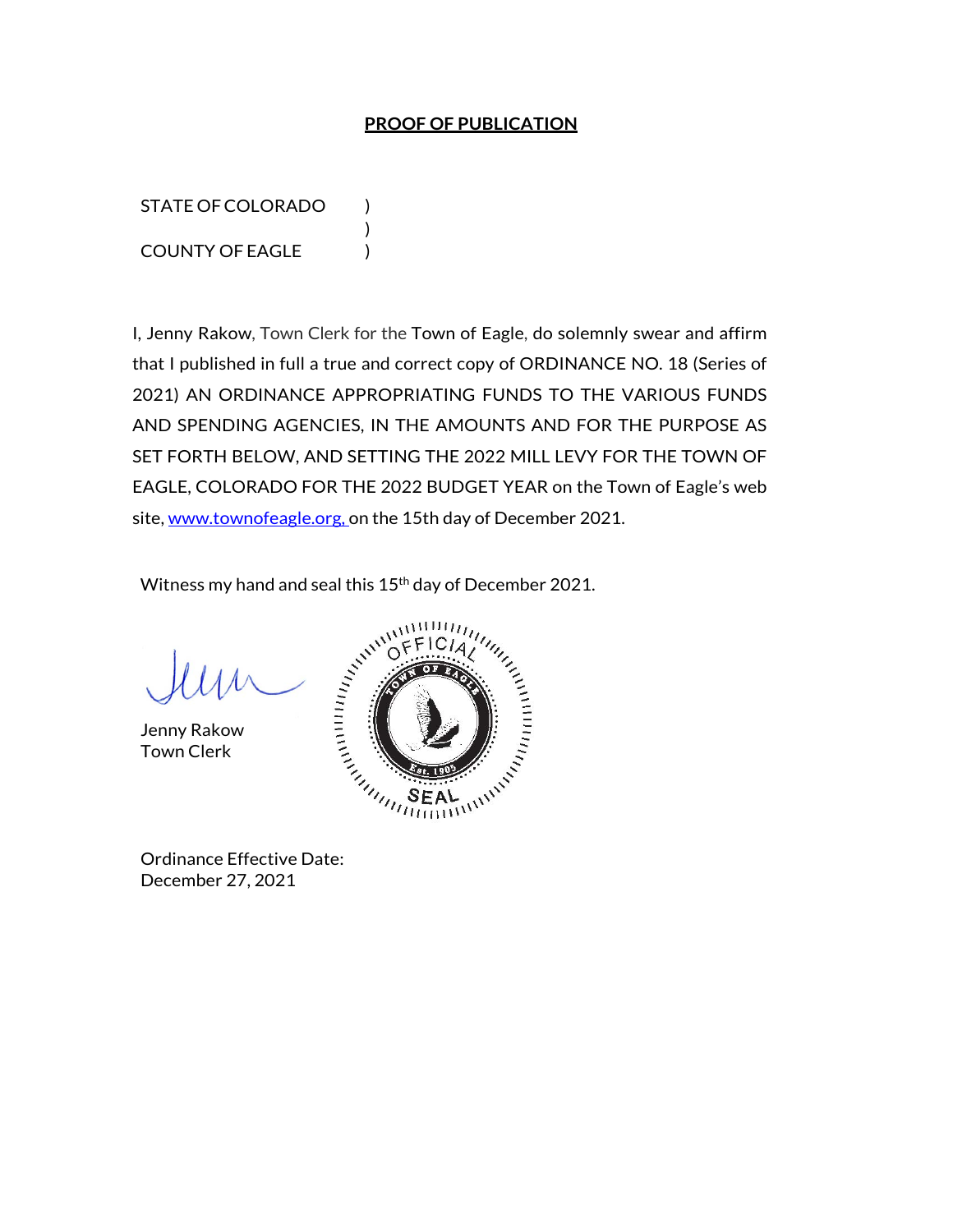## **TOWN OF EAGLE, COLORADO ORDINANCE NO. 18 (Series of 2020)**

AN ORDINANCE APPROPRIATING FUNDS TO THE VARIOUS FUNDS AND SPENDING AGENCIES, IN THE AMOUNTS AND FOR THE PURPOSE AS SET FORTH BELOW, AND SETTING THE 2022 MILL LEVY FOR THE TOWN OF EAGLE, COLORADO FOR THE 2022 BUDGET YEAR.

 NOW THEREFORE BE IT ORDAINED BY THE TOWN COUNCIL OF THE TOWN OF EAGLE, COLORADO THAT:

Section 1. There be and hereby is appropriated out of the revenues of the Town of Eagle, Colorado for the fiscal year 2022 beginning January 1, 2022 and ending December 31, 2022, the sum of \$28,648,977 to be raised by taxation and otherwise, which sum is hereby divided and appropriated for the following purposes to wit:

| \$10,604,591<br><b>Operating Expenditures</b> |        |
|-----------------------------------------------|--------|
| <b>Transfer to Other Funds</b><br>150,000     |        |
| <b>TOTAL GENERAL FUND</b><br>\$10,754,591     |        |
| <b>WATER FUND</b>                             |        |
| \$2,188,512<br><b>Operating Expenditures</b>  |        |
| <b>Captial Expenditures</b><br>6,176,145      |        |
| Debt Service<br>1,264,533                     |        |
| <b>Transfer to Other Funds</b>                | 89,473 |
| \$9,718,663<br><b>TOTAL WATER FUND</b>        |        |
| <b>WASTE WATER FUND</b>                       |        |
| \$1,633,055<br><b>Operating Expenditures</b>  |        |
| <b>Capital Expenditures</b><br>868,136        |        |
| Debt Service<br>971,180                       |        |
| <b>Transfer to Other Funds</b>                | 64,806 |
| \$3,537,177<br><b>TOTAL WASTE WATER</b>       |        |
| <b>REFUSE FUND</b>                            |        |
| \$661,625<br><b>Operating Expenditures</b>    |        |
| <b>Capital Expenditures</b>                   |        |
| <b>Transfer to Other Funds</b>                | 20,000 |
| \$681,625<br><b>TOTAL REFUSE FUND</b>         |        |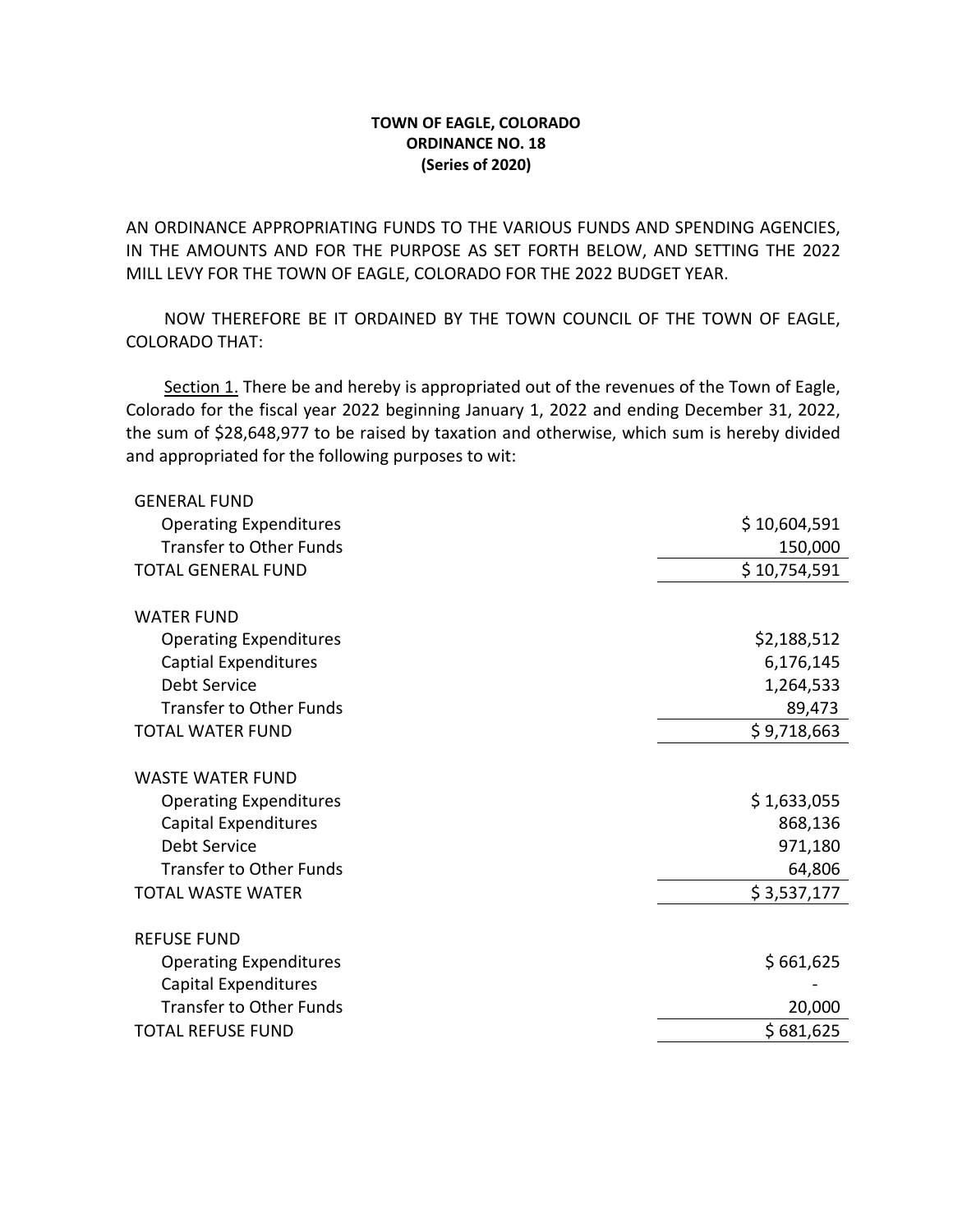| <b>STORMWATER FUND</b>                   |              |
|------------------------------------------|--------------|
| <b>Operating Expenditures</b>            | \$89,466     |
| <b>Capital Expenditures</b>              |              |
| <b>Transfer to Other Funds</b>           |              |
| <b>TOTAL STORMWATER FUND</b>             | \$89,466     |
| <b>CAPITAL IMPROVEMENTS FUND</b>         |              |
| Capital Expenditures                     | \$2,352,070  |
| <b>Transfer to Other Funds</b>           |              |
| TOTAL CAPITAL IMPROVEMENTS FUND          | \$2,352,070  |
| SALES TAX CAPITAL IMPROVEMENTS FUND      |              |
| <b>Operating Expenditures</b>            | \$40,536     |
| <b>Capital Expenditures</b>              | 655,331      |
| Debt Service                             | 321,438      |
| TOTAL SALES TAX CAPITAL IMPROVEMENT FUND | \$1,017,305  |
| <b>CONSERVATION TRUST FUND</b>           |              |
| <b>Operating Expenditures</b>            | \$25,000     |
| <b>Capital Expenditures</b>              |              |
| <b>Transfer to Other Funds</b>           |              |
| TOTAL CONSERVATION TRUST FUND            | \$25,000     |
| OPEN SPACE PRESERVATION FUND             |              |
| <b>Operating Expenditures</b>            | \$315,975    |
| <b>Capital Expenditures</b>              | 141,250      |
| <b>Transfer to Other Funds</b>           | 15,855       |
| TOTAL OPEN SPACE PRESERVATION FUND       | \$473,080    |
| <b>GRAND TOTAL ALL FUNDS</b>             | \$28,648,977 |

Section 2. That for the purpose of providing necessary funds for meeting the appropriations set forth in Section 1 of this Ordinance, a levy of 2.301 mills upon each dollar of assessed valuation of all taxable property within the corporate limits of the Town of Eagle is hereby made and assessed. Such levy represents the amount of taxes for the Town purposes necessary to provide payment during the ensuing budget year of all properly authorized demands against the Town taking into account all of the revenues and funds to be received by the Town. Said mill levy of 2.301 mills shall be certified to the County Assessor and the Board of County Commissioners of Eagle County by the Town Clerk as provided by State Statutes.